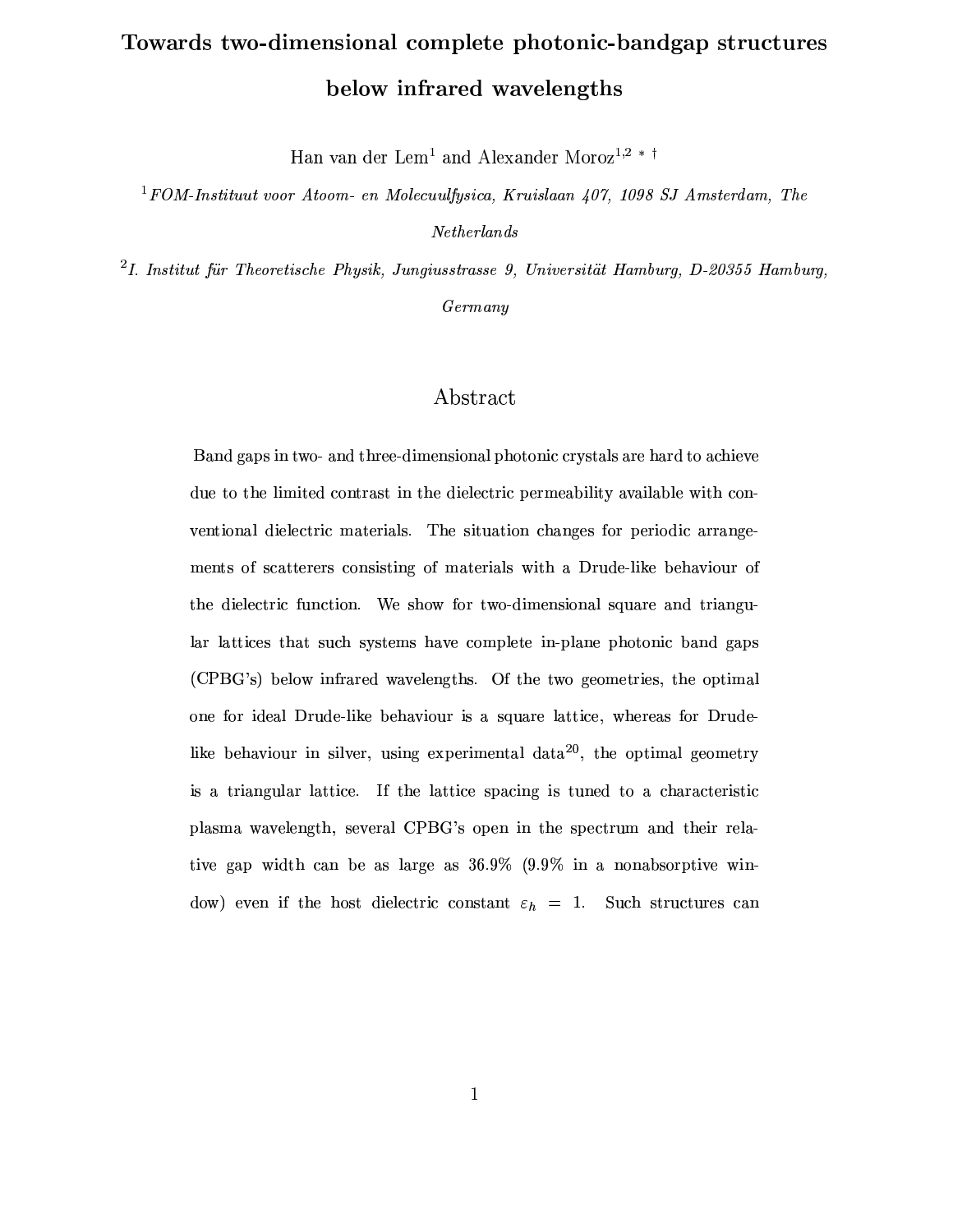provide CPBG structures with bandgaps down to ultraviolet wavelengths.

## (J. Opt. A: Pure Appl. Opt. 2, 395-399 (2000))

PACS numbers: 42.70.Qs, 42.81.Qb, 42.70.Nq, 42.25.-p, 42.82.-m

Typeset using  $\operatorname{REV}\!T_{\!E}\!X$ 

<sup>\*</sup>www.amolf.nl/research/photonic\_materials\_theory

<sup>&</sup>lt;sup>†</sup>Present address: Debye Institute, Utrecht University, P.O. Box 80000, 3508 TA Utrecht, The  ${\bf Netherlands}$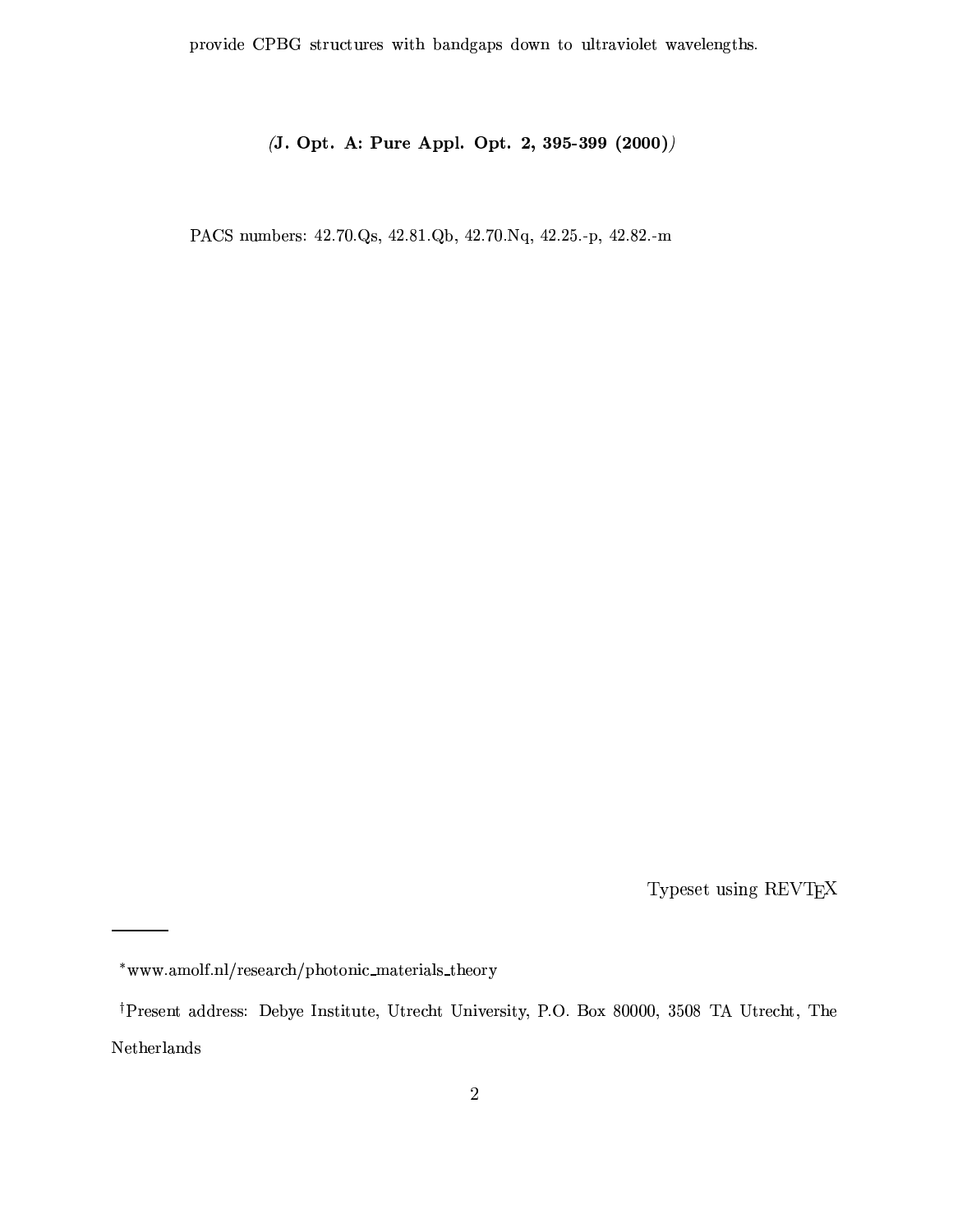#### I. INTRODUCTION

There has been a growing interest in photonic crystals, i. e., structures with a periodically modulated dielectric constant. Such structures open up new ways of manipulating electromagnetic wave emission and propagation processes [1]. In fact, there is a common belief that, in the near future, photonic crystals systems will allow us to control light in much the same way as electrons can be controlled in ordinary crystals [1]. They also promise to become a laboratory for testing fundamental processes involving interactions of radiation with matter under novel conditions. In analogy with an electron moving in a periodic potential, propagation at certain frequencies can become impossible inside of a photonic crystal, independent of photon polarization and the direction of propagation - a complete photonic bandgap (CPBG) [2,3]. The presence of a CPBG severely modifies the quantum electrodynamics as compared to the vacuum case. This offers the possibility of controlling the spontaneous emission of embedded atoms and molecules in volumes much greater than the emission wavelength [5]. For many technological applications it is enough to achieve a photonic bandgap (PBG) for in-plane propagation and, for applications involving highly polarized light sources, it can be sufficient to obtain a PBG for a single polarization only (Note that for in-plane propagation, the two photon polarizations do not mix and Maxwell's equations reduce to two scalar equations, one for each polarization.). Numerous applications have been suggested involving two-dimensional (2D) photonic structures, i.e., new designs for light-emitting diodes [6], polarizers [7], high transmission through sharp bends  $[8]$ , efficient bandpass filters, channel drop filters, and, in one-dimension (1D), waveguide crossing without cross-talk [9].

In the following, we shall focus on 2D photonic structures. For such structures, only an in-plane CPBG can ensure light propagation control whatever the in-plane light propagation. Unfortunately, fabrication of photonic crystals with such a gap poses a significant technological challenge for 2D structures already in the near-infrared [10], not to speak about 3D photonic structures [11]. A 2D photonic crystal can be thought of as a 2D periodic ar-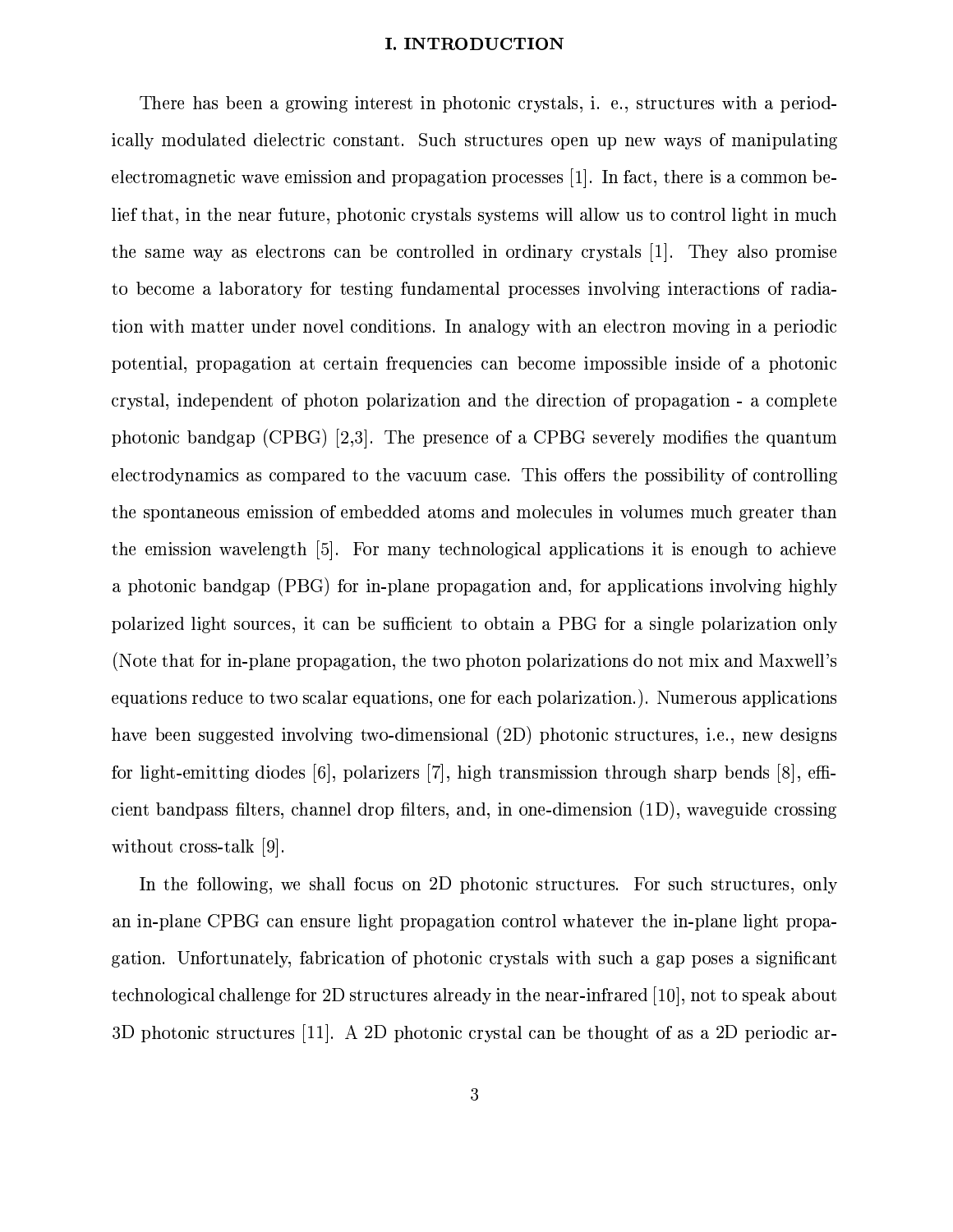rangement of scatterers with a dielectric constant  $\varepsilon_s$  embedded in a host with a dielectric constant  $\varepsilon_h$ . In view of the scale invariance present in Maxwell's equations it makes sense to introduce the relative gap width  $g_w$  as the gap width-to-midgap frequency ratio,  $\Delta \omega / \omega_m$ . Practical crystals are expected to have  $g_w$  larger than a few per cent - to leave a margin for gap-edge distortions due to omnipresent impurities and yet to have a CPBG useful for applications. Then the dielectric contrast  $\delta = \max(\varepsilon_h/\varepsilon_c, \varepsilon_c/\varepsilon_h) \approx 8$  is required to open a CPBG with  $g_w = 6\%$  [12]. Unfortunately, this required dielectric contrast is rather large and strongly limits the choice of available materials in the visible.

The main goal of the present article is to demonstrate that practical CPBG's can already open for the simplest lattice and scatterer geometries, as long as the scatterer dielectric function is rightly chosen. Therefore, we shall discuss only square and triangular lattices of infinitely long cylindrical scatterers with circular cross section and with one cylinder per lattice unit cell. Even then, for instance, in a two-dimensional square lattice of cylinders for a cylinder filling fraction of 65% in a silica host (see Fig. 1), several CPBG's open, one of them larger than 11.4% and another larger than 35%, provided that cylinders are made out of material with a Drude-like dielectric function [13,14].

$$
\varepsilon_s(\omega) = 1 - \omega_p^2/\omega^2,\tag{1}
$$

where  $\omega_p$  is called the plasma frequency. Note that the Drude-like dielectric function is zero for  $\omega = \omega_p$  which makes  $\delta$  infinite and enables one to avoid the restrictions on the dielectric contrast. This approach has been shown to work also for three-dimensional (3D) photonic structures  $|15|$ .

A Drude-like behaviour of  $\varepsilon_s(\omega)$  is typical for metals and semiconductors. For notational simplicity we shall often refer to a scatterer having such a dielectric function (1) as a metallic one, although we are aware that (i) not all metals show a Drude-like behaviour and (ii) such a behaviour can also be found in new artificial structures [16]. Then the proposed structures could be realized by introducing, for instance, by electrochemical deposition, a Drude-like material into the holes of a periodic structure of air holes in a dielectric, a structure that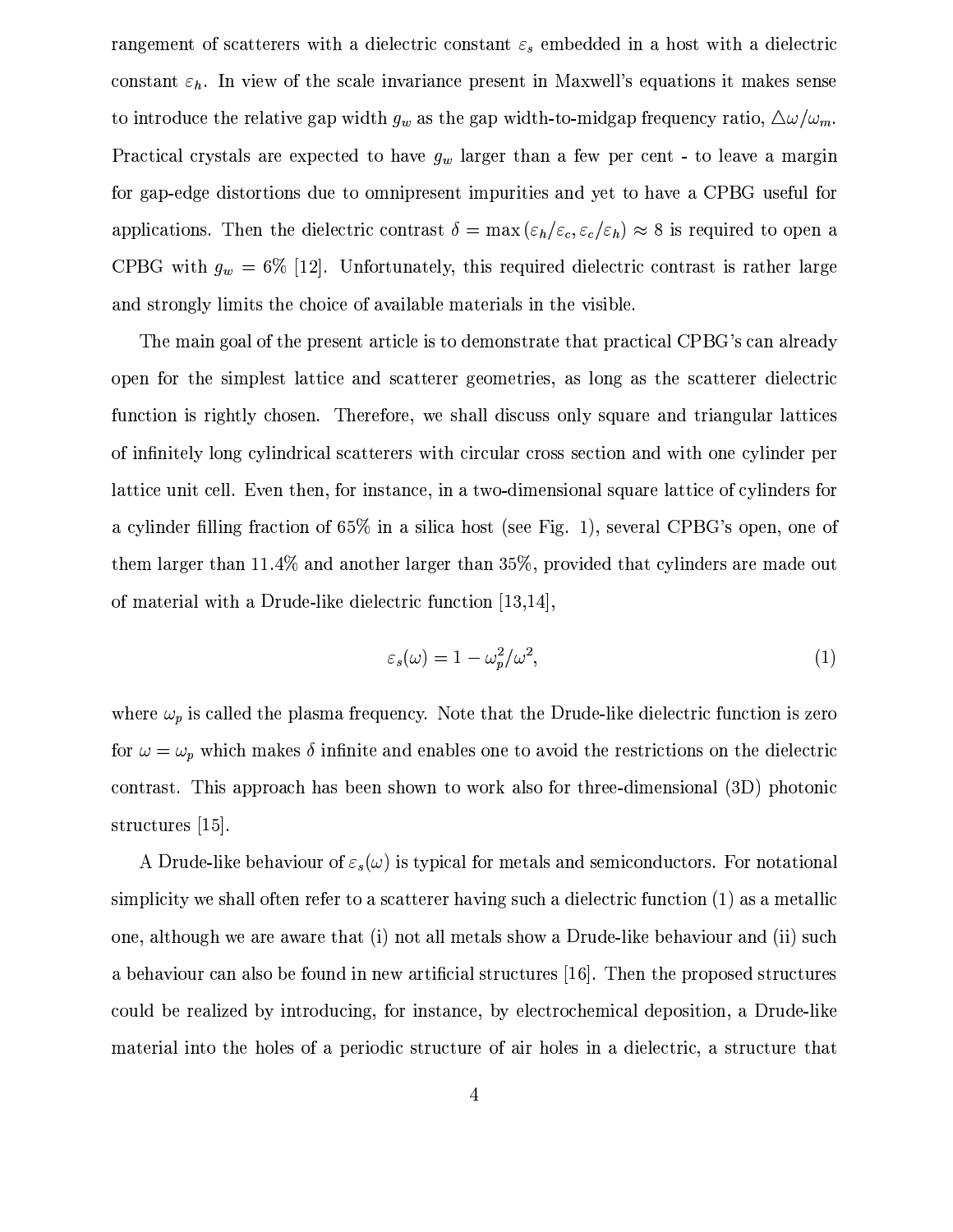has no CPBG without the Drude-like material inserted (see Fig. 1).

Metals can be quite lossy at optical frequencies. Nevertheless, the absorption can be rather rather small in a certain frequency window, where the metal behaves as a highly dispersive dielectric. Typically, the plasma wavelength  $\lambda_p = 2\pi c/\omega_p$ , where c is the speed of light in vacuum, is closer to the short-wavelength edge of the nonabsorptive window, since for shorter wavelengths there is a higher probability to induce electronic interband transitions. We restricted our investigation mainly to the "nonabsorptive" window  $(0.5\omega_p \leq \omega \leq 1.1\omega_p)$ for the ideal Drude behaviour;  $310 - 520$  nm for silver [17]) which explains why the main part of the band structure shown in our figures is below the plasma frequency. Fortunately, this is also the region where one finds most of CPBG's. In real systems, such as silver, a deviation from the ideal Drude behaviour occurs in particular in the proximity of the zero crossing of Re  $\varepsilon$  at some  $\lambda_z$  ( $\lambda_z = 328$  nm for silver). Such a  $\lambda_z$  is red-shifted compared to  $\lambda_p$  ( $\lambda_p \approx \lambda_z/1.9$  for silver) [17] and the band structure between  $\lambda_z$  and  $\lambda_p$  can be modified as compared to the ideal Drude behaviour (1). We studied both square and triangular lattices, the Bravais lattices that have Brillouin zones that come closest to a circle, and hence are expected to give rise to the biggest band gaps. We find that for an ideal Drude-like material a square lattice leads to the biggest gaps of the two studied lattice types. However, the deviation of the dielectric function of silver from the ideal Drude behaviour makes that for silver triangular lattices result in bigger CPBG's than square lattices. In both cases, i.e. ideal Drude/square and silver/triangular, a CPBG with  $g_w \approx 10\%$  is found even for a host dielectric constant  $\varepsilon_h$  as low as  $\varepsilon_h = 1$ .

### **II. METHOD**

We performed band-structure calculations using a 2D analogue of the familiar Korringa-Kohn-Rostocker (KKR) method [18]. Since, for in-plane propagation, the two photon polarizations decouple, the calculation reduces to the use of the ordinary 2D scalar KKR method for either polarization. This polarization decoupling is specific to 2D and obviously is not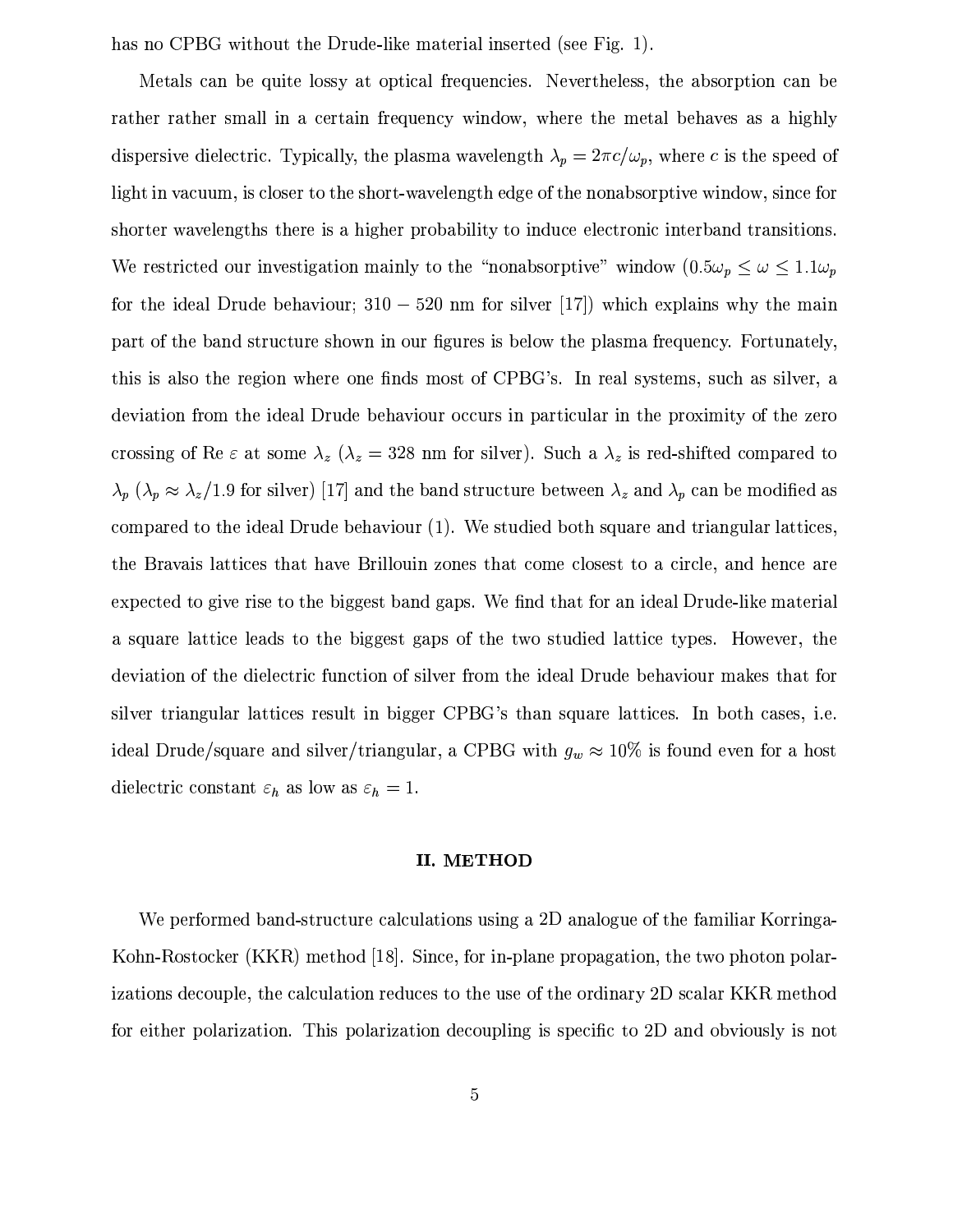the case for 3D photonic structures where a truly vectorial KKR method is required [19]. Given a plasma frequency  $\omega_p$ , we performed calculations for frequencies from  $\approx 0.5\omega_p$  up to 1.1 $\omega_p$ , assuming  $\varepsilon_h$  is constant in this frequency region. In contrary to the plane-wave method [4,7], dispersion does not cause any difficulties to the KKR method and computational time is the same as without dispersion. Also (cf.  $[7]$ ) the calculation is not limited to the case of a small metallic volume fraction of  $f \leq 1\%$  and one can safely proceed up to the case of closely-packed metallic cylinders. Last but not least, there are no problems in obtaining convergence for the so-called flat bands first encountered in [7]. In order to ensure precision of around  $0.1\%$ , cylindrical waves were included with angular momentum up to  $l_{max} = 24$ . This means that the size of a typical secular matrix is reduced by a factor of almost 10 as compared to the plane-wave method  $[7]$ .

#### III. RESULTS FOR AN IDEAL DRUDE METAL

The qualitative behaviour of the band structure for a 2D periodic arrangement of Drudelike scatterers is similar to that in 3D [15]. The plasma wavelength sets a characteristic scale, and, correspondingly, bandgaps only occur for certain values of  $r_c/\lambda_p$ , or,  $a/\lambda_p$ , where  $r_c$  and a is the cylinder radius and lattice constant, respectively. Of the two geometries studied, a square lattice is optimal for a Drude metal. Then a CPBG with  $g_w$  nearly 10% opens even if  $\varepsilon_h$  is as low as  $\varepsilon_h = 1$ . Other noteworthy points in case of  $\varepsilon_h = 1$  are

- 1. no or only tiny CPBG's for  $a/\lambda_p \leq 0.9$
- 2. no CPBG's bigger than 5% below  $a/\lambda_p \leq 1$
- 3. for f fixed, a CPBG  $g_w$  grows rapidly with  $a/\lambda_p$  until  $a/\lambda_p \approx 1.1$  is reached, with the optimal filling fraction being 60%  $\leq f \leq 70\%$ ; for  $a/\lambda_p \approx 1.1$  the gap width  $g_w$ increases only marginally and, beyond  $a/\lambda_p \approx 1.47$ ,  $g_w$  decreases
- 4. no CPBG with  $g_w \geq 5\%$  exists for  $a/\lambda_p \geq 2$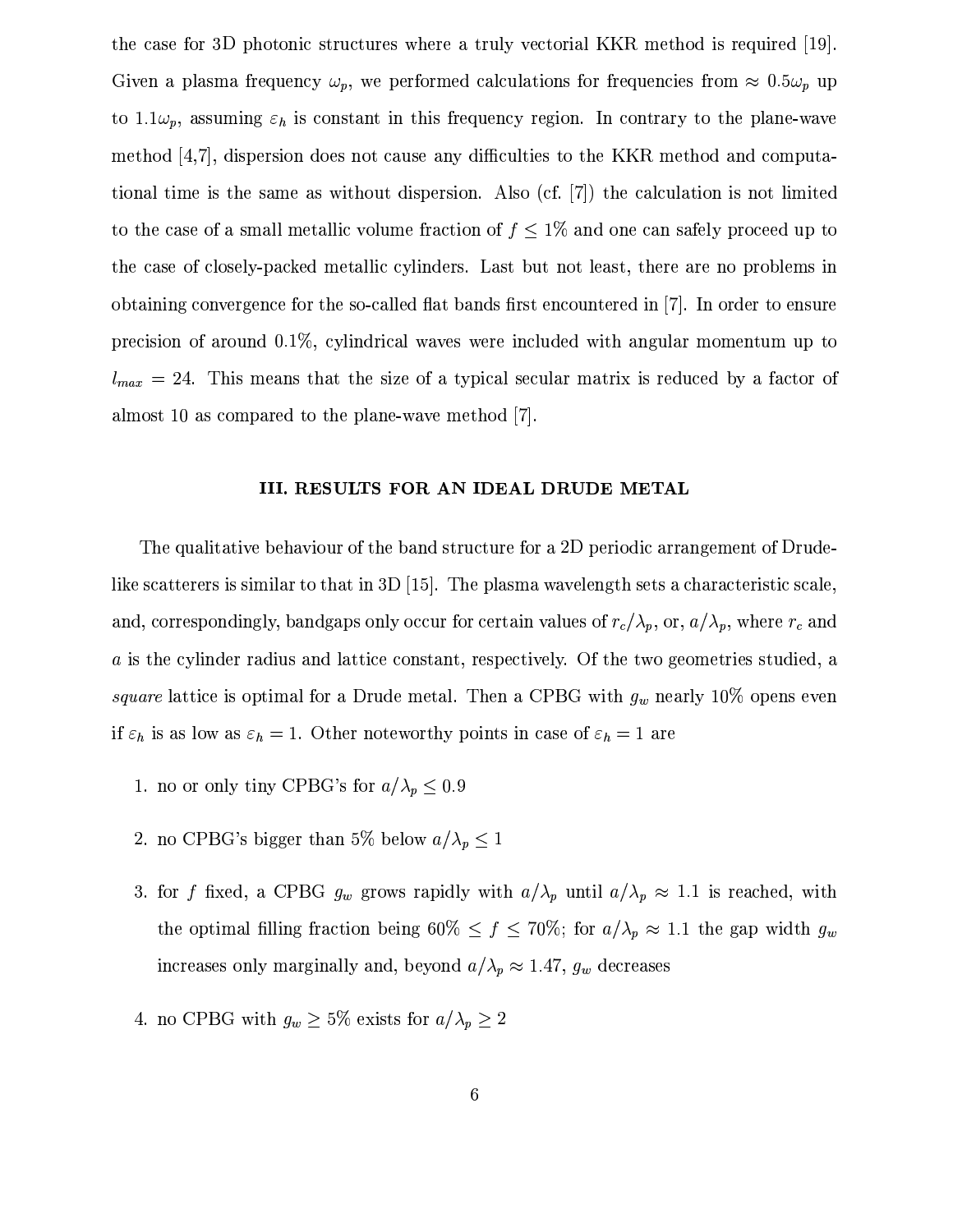## 5. a CPBG with  $g_w \geq 5\%$  can be achieved for  $43\% \leq f \leq 77\%$

For  $\varepsilon_h = 1$ , the biggest  $g_w$  is found to be 9.9% for  $f = 65\%$  and  $a/\lambda_p \approx 1.47$ . When silica ( $\varepsilon_h$  = 2.16) is used as the host, the maximal gap width can be increased further. For example, a structure with  $f = 65\%$ ,  $\varepsilon_h = 1$ , and  $a/\lambda_p = 1.1$  exhibits a CPBG with  $g_w = 8.7\%$ , whereas for  $\varepsilon_h = 2.16$  this CPBG width increases to  $g_w = 11.4\%$ .

Besides the CPBG's mentioned above, we also found very big CPBG's at lower frequencies, outside the "nonabsorptive" window, typically at midgap frequencies of 20% of the plasma frequency. For instance, in case of the structure of Fig. 1b for  $\varepsilon_h = 2.16$ , we found a CPBG with  $g_w = 35\%$  at  $\omega_m/\omega_p = 0.217$  ( $g_w = 36.9\%$  at  $\omega_m/\omega_p = 0.213$  for  $\varepsilon_h = 1$ ).

For a triangular lattice one encounters more CPBG's. However, the maximal  $g_w$  found was  $3.5\%$ .

#### IV. RESULTS FOR SILVER

For silver we used the experimental data from Palik [20]. The deviation from the ideal Drude behaviour, which occurs in the proximity of the zero crossing of Re  $\varepsilon$  at  $\lambda_z = 328$  nm [17], makes that for silver a triangular lattice leads to bigger CPBG's than a square lattice. For a fixed f, the relative gap width  $g_w$  increases with increasing  $a/\lambda_z$  (or with  $a/\lambda_p$ ) until  $a/\lambda_z \approx 2 \ (a/\lambda_p \approx 1.1)$  is reached. Afterwards CPBG's fall into region of increased absorption. Interestingly,  $a/\lambda_m$ , where  $\lambda_m$  is the midgap wavelength, stays close to unity:  $a/\lambda_m\approx 0.9$  for  $a=329$  nm and  $a/\lambda_m\approx 1.1$  for  $a=650$  nm.

For a fixed lattice constant  $a = 650$  nm we found the biggest CPBG, with  $g_w = 11.7\%$ , for  $f = 58\%$ , with the entire CPBG still lying in the "nonabsorbing" frequency window (see Fig. 3). Note that in this case the distance between the silver cylinders is  $\approx 115$  nm. Manufacturing of such a structure is realistic, since the minimal dielectric width between two cylinders technologically realized in semiconductors such as GaAs is 30 nm [21]. The dependence of the largest CPBG's band-gap-edges and  $g_w$  on  $\varepsilon_h$  for  $f = 58\%$  and  $a = 650$ nm is shown in Fig. 2. The figure shows that as  $\varepsilon_h$  increases,  $g_w$  saturates at  $\approx 12.5\%$ .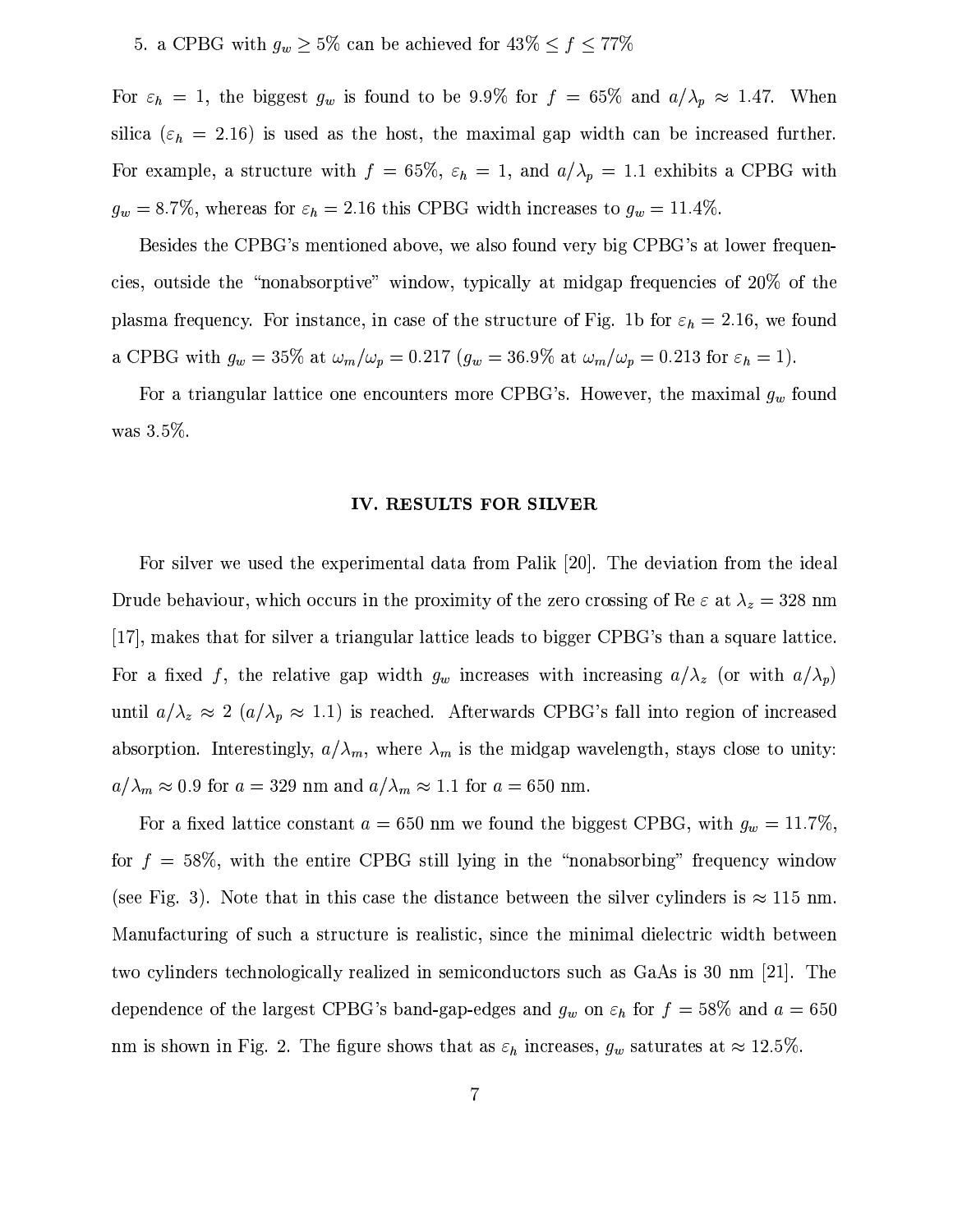For a square lattice, much smaller CPBG's are found with  $g_w \leq 4\%$ .

#### V. DISCUSSION

We aimed at showing that practical in-plane CPBG's can open for the simplest 2D lattice and scatterer geometries, as long as the scatterer dielectric function is rightly chosen. Our proposal in using scatterers with a metallic Drude-like dielectric function (1) offers a new and promising way to fabricate 2D structures with a practical CPBG in the wide frequency range from GHz to ultraviolet. Indeed, a typical plasma frequency of a metal is in ultraviolet, whereas that of a semiconductor in the infrared. On the other hand, it has been shown [16] that a whole new class of artificial materials can be fabricated in which the plasma frequency may be reduced by up to 6 orders of magnitude compared to conventional materials, from UV down to GHz frequencies. Correspondingly, the proposed structures can provide CPBG structures in this frequency range. The observed magnitude and robustness of the in-plane CPBG of the metallo-dielectric structures allows one to speculate that an inclusion of metallic (silver) wires could also boost the perfomance of the photonic crystal fibre designed by Knight et al  $[22]$ . The photonic crystal fibre  $[22]$  is a 2D photonic periodic arrangement of thin cylindrical glass fibres where the light is sent along the cylinder axis. In lateral directions, the localization of light is achieved in complete analogy to the case of electrons: It is possible to introduce a defect at the center of the photonic crystal fibre, for instance by omitting one cylinder, such that it induces a transversaly localized mode with frequency within a 2D CPBG. The light can then propagate with that frequency along the cylinder axis even if the core of the photonic crystal fibre is air and if cladding has higher refractive index.

Although we have shown that one can achieve the relative gap width  $g_w$  larger than 10%, one expects that the width can yet be enlarged by considering lattices with more than one scatterer per unit cell [23], or, using more complicated scatterers, such as cylinders with an ellipsoidal cross section [24] and coated cylinders, which were outside the scope of this article.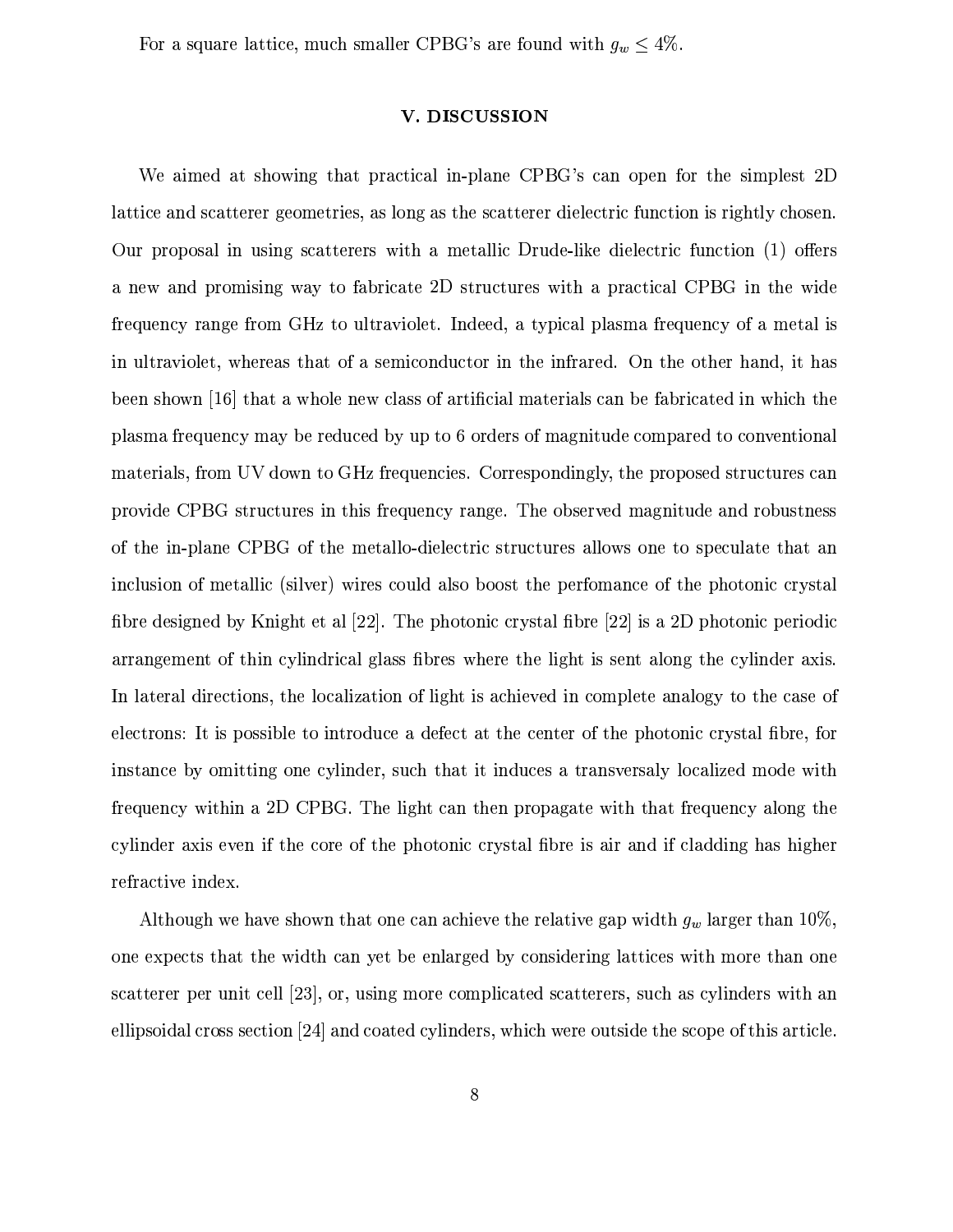We note that the idea of using highly dispersive metallic and semiconductor components for photonic structures is not new [7,16,25–28]. Nevertheless, calculations using the plane-wave method [2] have often been restricted to an extremely low filling fraction  $f \leq 1\%$  of metallic components [7]. Also the main interest was in microwave  $[16,26]$  or even in radiofrequency applications [27]. Surprisingly enough, no systematic search has been made to look for CPBG's with a Drude-like behaviour (1) of the dielectric function.

There have been many studies involving 2D structures since the pioneering work of Maradudin and collaborators [4]. However, these require mostly unrealistic values of the dielectric contrast  $\delta$  to produce a CPBG below infrared wavelengths. The issue of the optimal 2D photonic structure with a CPBG below infrared wavelengths has only recently been addressed by Barra, Cassagne and Jouanin [12]. For a graphite arrangement of dielectric cylinders with a dielectric constant  $\varepsilon_c$  in air they showed that the dielectric contrast  $\delta \approx 8$  is enough to open a CPBG with  $g_w = 6\%$  [12]. The required cylinder diameter to obtain a CPBG in the visible (around 500 nm) was 80 nm. Although this is technologically manageable, the required dielectric contrast  $\delta \approx 8$  is large and strongly limits the choice of available materials in the visible. Barra, Cassagne and Jouanin suggested the use of GaN [12]. However, this material is very hard and difficult to etch (see, however, [29] for recent progress).

Throughout this work cylinders have been assumed to be infinitely long and we considered only in-plane propagation. However, as has been demonstrated by Labilloy et al. [30], these facts do not preclude the application of our results to finite structures with finite lengths of cylinders, provided that their aspect ratio, i.e. height/radius, is reasonably high ( $\approx 10$ ).

From practical point of view there are, in addition to the possibility in obtaining a practical in-plane CPBG, several additional advantages in using metallo-dielectric structures. Since metals are known to possess high nonlinear susceptibilities [31], an interesting possibilities such as optical switching and bistability [32,33] can be achieved and studied in the presence of an in-plane CPBG. In addition, a nonzero electric conductivity can be used in pumping and/or in a fabrication of a new class of displays.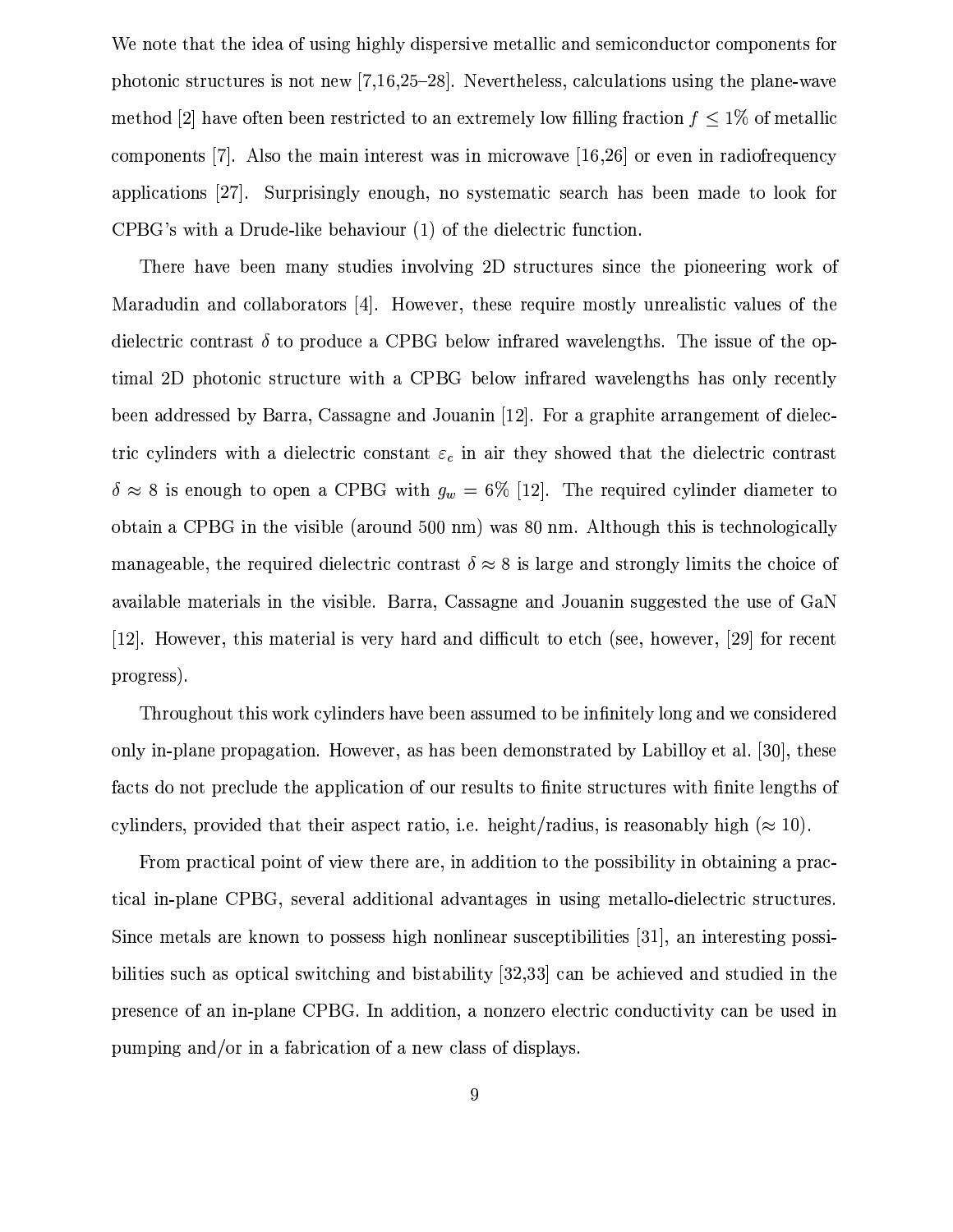Finally, a few words about absorption. Since within CPBG's in the nonabsorptive window the size parameter of cylinders is  $x = 2\pi r_c/\lambda \geq 5$ , surface plasmon absorption is avoided and absorption is entirely determined by bulk properties and hence small. Such a moderate absorption has been shown to modify band structure only slightly [28]. Recently, a study of a 1D model showed that a certain degree of absorption can even be advantageous, since absorption turned out to widen some of the gaps by as much as  $50\%$  [34].

We would like to thank our colleagues H. Bakker, A. van Blaaderen, M.J.A. de Dood, H. Offerhaus, A. Polman, and A. Tip for careful reading of the manuscript and useful comments. SARA computer facilities Amsterdam are also gratefully acknowledged. This work is part of the research programme of the "Stichting voor Fundamenteel Onderzoek der Materie (FOM)", which is financially supported by the "Nederlandse organisatie voor Wetenschappelijke Onderzoek (NWO)".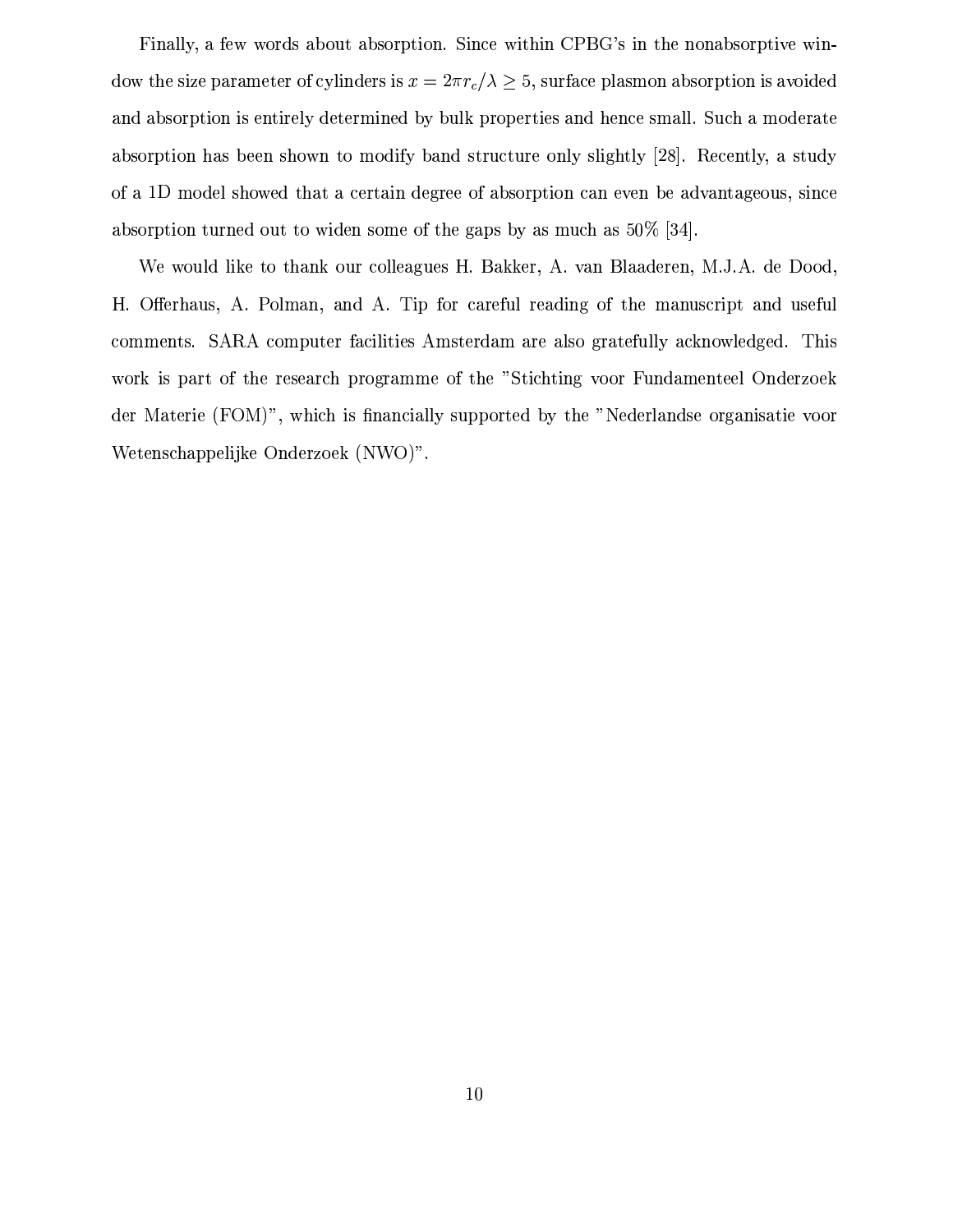## REFERENCES

- [1] E. Yablonovitch, Phys. Rev. Lett. 58, 2059 (1987).
- [2] K. M. Ho, C. T. Chan and C. M. Soukoulis, Phys. Rev. Lett.  $65, 3152$  (1990).
- [3] E. Yablonovitch, T. J. Gmitter, and K. M. Leung, Phys. Rev. Lett. 67, 2295 (1991).
- [4] M. Plihal, A. Shambrook, A. A. Maradudin, and P. Sheng, Optics Commun. 80, 199 (1991); M. Plihal and A. A. Maradudin, Phys. Rev. B 44, 8565 (1991); E. Yablonovitch, T. Gmitter, R. Meade, A. Rappe, K. Brommer, and J. D. Joannopoulos, Phys. Rev. Lett.  $67, 3380$  (1991).
- [5] V. P. Bykov, Sov. Phys. JETP 35, 269 (1972); Sov. J. Quant. Electron. 4, 861 (1975).
- [6] S. Fan, P. R. Villeneuve, J. D. Joannopoulos, and E. F. Schubert, Phys. Rev. Lett. 78, 3294 (1997); M. Boroditsky, T. F. Krauss, R. Coccioli, R. Vrijen, R. Bhat, and E. Yablonovitch, Appl. Phys. Lett. 75, 1036 (1999).
- [7] A. R. McGurn and A. A. Maradudin, Phys. Rev. B  $48$ , 17576 (1993); V. Kuzmiak, A. A. Maradudin, and F. Pincemin, ibid. 50, 16835 (1994).
- [8] A. Mekis, J. C. Chen, I. Kurland, S. Fan, P. R. Villeneuve, and J. D. Joannopoulos, Phys. Rev. Lett. **77**, 3787 (1996).
- [9] P. R. Villeneuve, S. Fan, and J. D. Joannopoulos, Phys. Rev. B 54, 7837 (1996); S. Fan, P. R. Villeneuve, J. D. Joannopoulos, and H. A. Haus, Phys. Rev. Lett. 80, 960 (1998); G. Johnson, C. Manolatou, S. Fan, P. R. Villeneuve, J. D. Joannopoulos, and H. A. Haus, Optics Letters 23, 1855 (1998).
- [10] T. F. Krauss, R. M. De la Rue, and S. Brandt, Nature 383, 699 (1996).
- [11] S. Y. Lin et al., Nature **394**, 251 (1998).
- [12] A. Barra, D. Cassagne, and C. Jouanin, Appl. Phys. Lett.  $72,627$  (1998).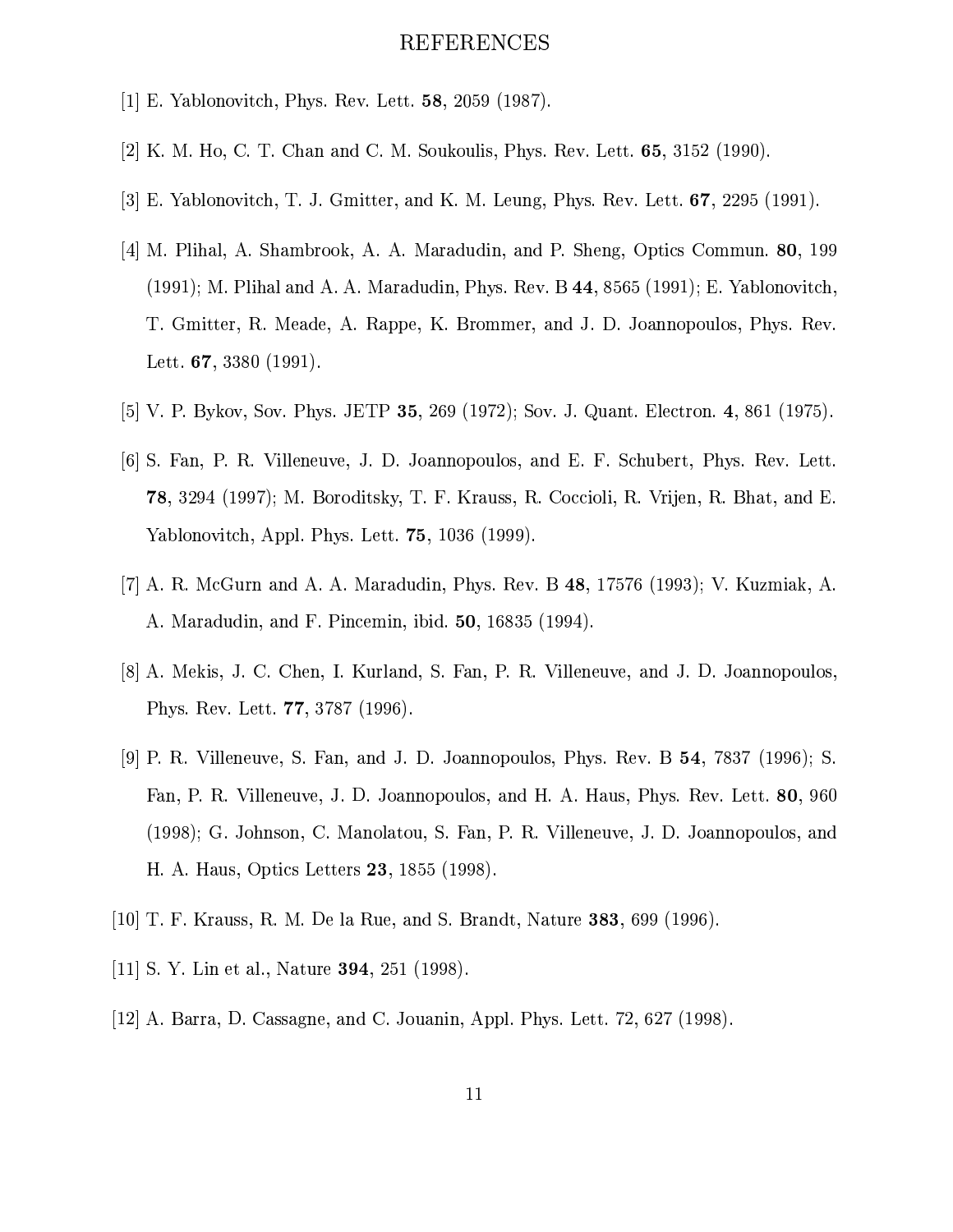- [13] P. Drude, Annalen der Physik 1, 566 (1900); ibid. 3, 369 (1900).
- [14] C. F. Bohren and D. R. Huffman, Absorption and Scattering of Light by Small Particles (Wiley, New York, 1984), Chap. 9, 12.
- [15] A. Moroz, Phys. Rev. Lett. 83, 5274 (1999); Europhys. Lett. 50, 466 (2000).
- [16] J. B. Pendry, J. Phys.: Condens. Matter 8, 1085 (1996); J. B. Pendry, A. J. Holden, W. J. Stewart, and I. Youngs, Phys. Rev. Lett. 76, 4773 (1996); J. B. Pendry, A. J. Holden, D. J. Robbins, and W. J. Stewart, J. Phys.: Condens. Matter 10, 4785 (1998).
- [17] P. B. Johnson and R. W. Christy, Phys. Rev. B  $6,4370$  (1972).
- [18] J. Korringa, Physica 13, 392 (1947); W. Kohn and N. Rostoker, Phys. Rev. 94, 1111  $(1954).$
- [19] A. Moroz, Phys. Rev. B  $51$ , 2068 (1995).
- [20] E. D. Palik, *Handbook of Optical Constants of Solids I* (Academic Press, San Diego,  $1991).$
- [21] T. Krauss, Y. P. Song, S. Thomas, C. D. W. Wilkinson, and R. D. de la Rue, Electron. Lett. **30**,  $1444$  (1994).
- [22] J. C. Knight, J. Broeng, T. A. Birks, and P. St. J. Russell, Science 282, 1476 (1998).
- [23] C. M. Anderson and K. P. Giapis, Phys. Rev. Lett.  $77, 2949$  (1996).
- [24] M. Qiu and S. He, Phys. Rev. B  $60$ , 10610 (1999).
- [25] R. M. Hornreich, S. Shtrikman, and C. Sommers, Phys. Rev. B 49, 10 914 (1994).
- [26] D. F. Sievenpiper, M. E. Sickmiller, and E. Yablonovitch, Phys. Rev. Lett. 76, 2480  $(1996).$
- [27] D. F. Sievenpiper, E. Yablonovitch, J. N. Winn, S. Fan, P. R. Villeneuve, and J. D. Joannopoulos, Phys. Rev. Lett. 80, 2829 (1998).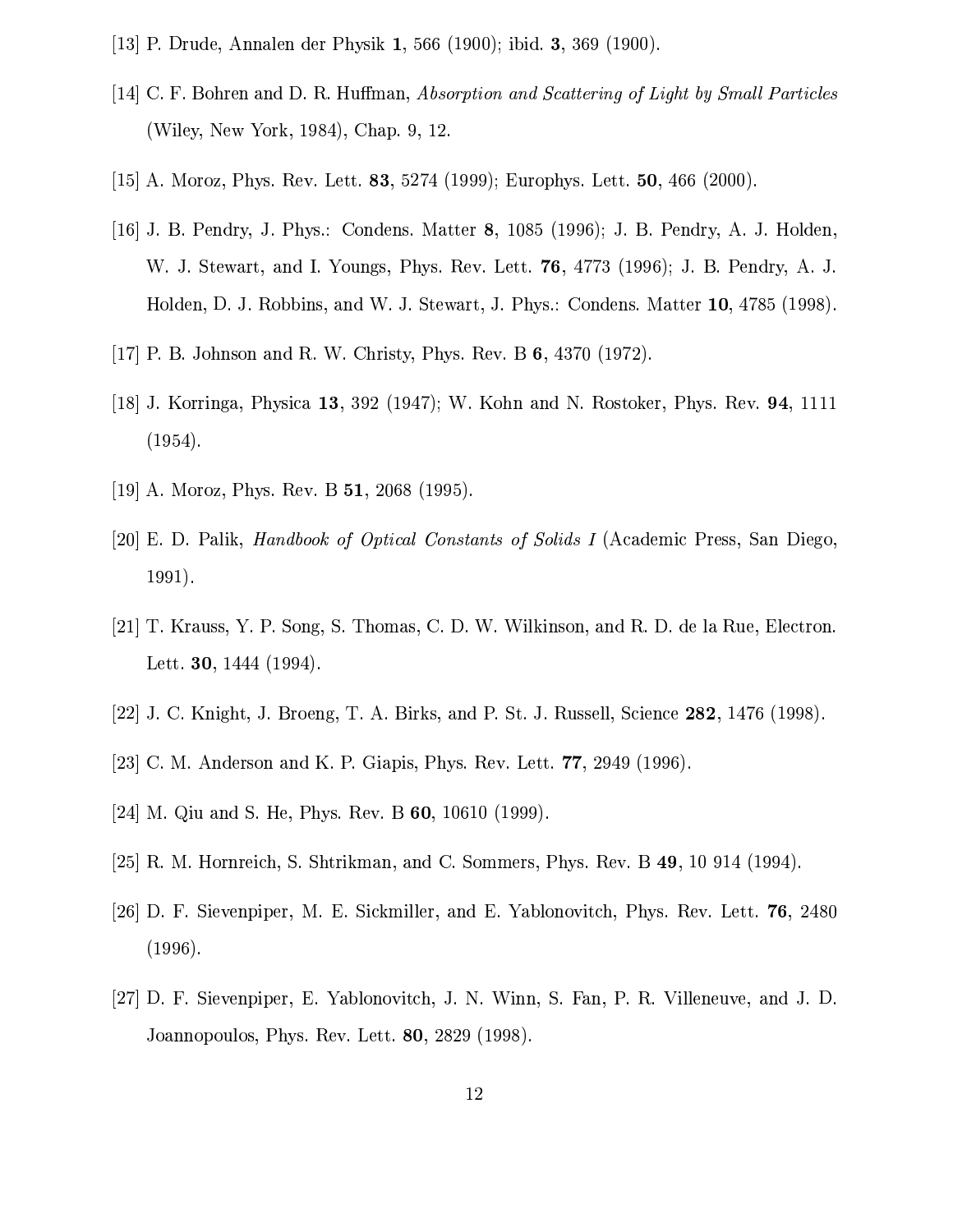- [28] V. Kuzmiak and A. A. Maradudin, Phys. Rev. B  $55$ , 7427 (1997).
- [29] T. Meada et al, Applied Surface Science 143, 174 (1999).
- [30] D. Labilloy, H. Benisty, C. Weisbuch, T. F. Krauss, R. M. De La Rue, V. Bardinal, R. Houdré, U. Oesterle, D. Cassagne, and C. Jouanin, Phys. Rev. Lett. 79, 4147 (1997).
- [31] R. S. Bennink, Y.-K. Yoon, R. W. Boyd, and J. E. Sipe, Opt. Lett. 24, 1416 (1999).
- [32] G. Pan, R. Kesavamoorthy, and S. A. Asher, Phys. Rev. Lett.  $78$ , 3860 (1997); D. Grier, Phys. World, July 1997, p. 24.
- [33] K. M. Leung, Phys. Rev. A 33, 2461 (1986); D. S. Chemla and D. A. Miller, Opt. Lett. 11, 522 (1986).
- [34] A. Moroz, A. Tip, and J.-M. Combes, Absorption in periodic layered structures, to appear in Synthetic Met.; A. Tip, A. Moroz, and J.-M. Combes, Bloch decomposition and band structure for absorptive photonic crystals, preprint.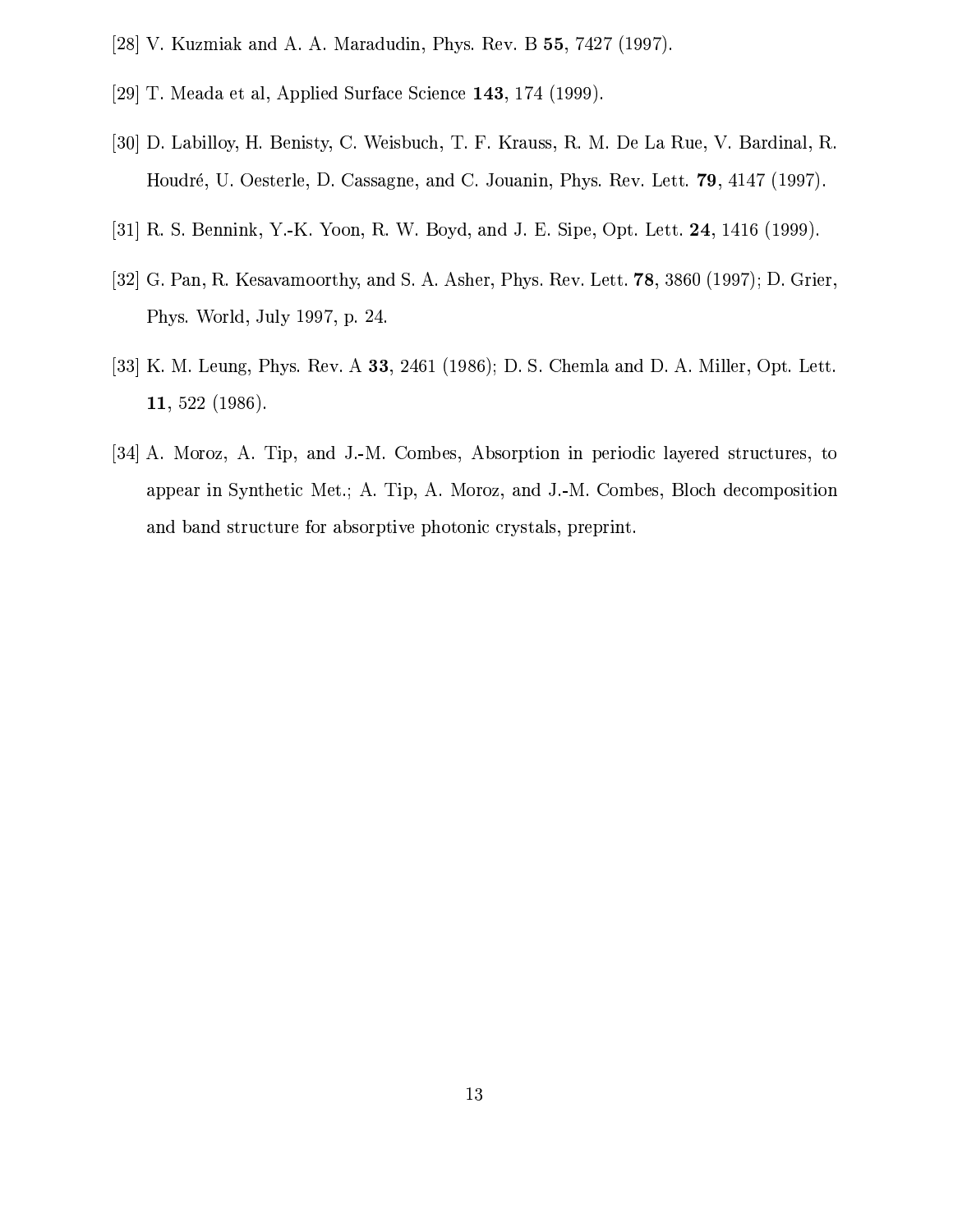## **Figure captions**

1 - If, in a conventionally etched 2D square lattice of air cylinders in silica, Fig. the holes are filled with a material showing a Drude-like behaviour, the band structure changes drastically from (a) showing no CPBG to (b) that showing four CPBG's with  $\omega_m \approx 0.25, 0.65, 0.69, 0.79$  and  $g_w \approx 35\%, 2.9\%, 5.4\%,$  and 11.4%, respectively. In both cases, the lattice parameters are the same, with cylinder filling fraction  $f = 65\%$  and  $\varepsilon_h = 2.16$ . In the second case,  $a/\lambda_p = 1.1$ . Note also a band gap for TM polarization (s-polarization; E parallel to the cylinder axes) below the first band in part  $(b)$ , which is characteristic for 2D structures with metallic components  $|7|$ . For TE polarization **E** is perpendicular to the cylinder axes.

**Fig. 2** - The dependence of band egdes and  $g_w$  of the largest CPBG on the host dielectric constant  $\varepsilon_h$  for a triangular lattice of silver cylinders,  $f = 58\%$ , and  $a/\lambda_z = 1.98$ .

Fig. 3 - Calculated photonic band structure for a triangular lattice of silver cylinders in silica ( $f = 58\%$ ,  $a = 650$  nm,  $a/\lambda_z = 1.98$ ,  $\varepsilon_h = 2.16$ ). TM and TE bands are drawn with full and dashed line, respectively. Note three CPBG's at  $\omega_m \approx 1.10, 1.17, 1.25$  with  $g_w = 11.7\%, 1\%, \text{ and } 5.4\%, \text{ respectively.}$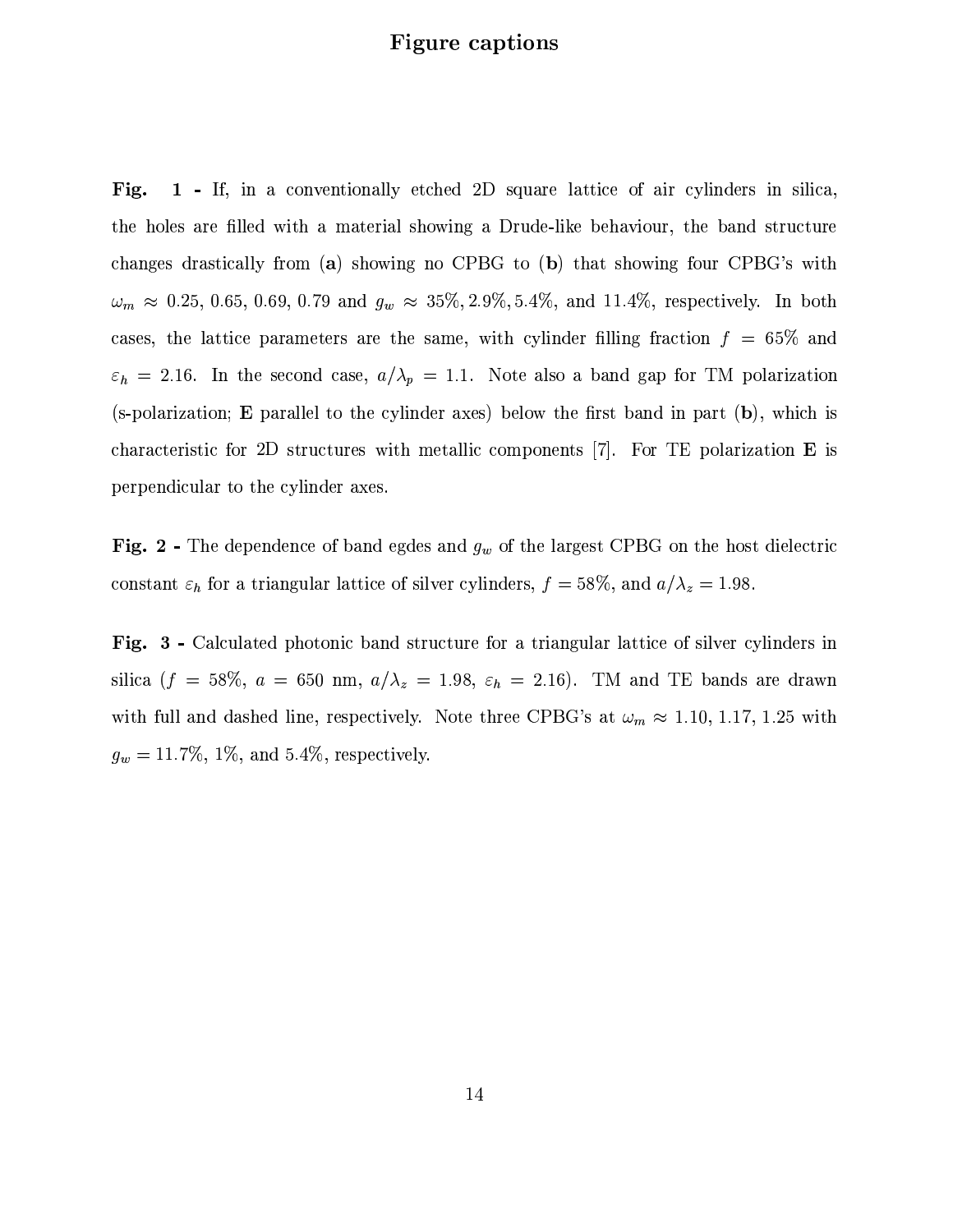# $FIGURES$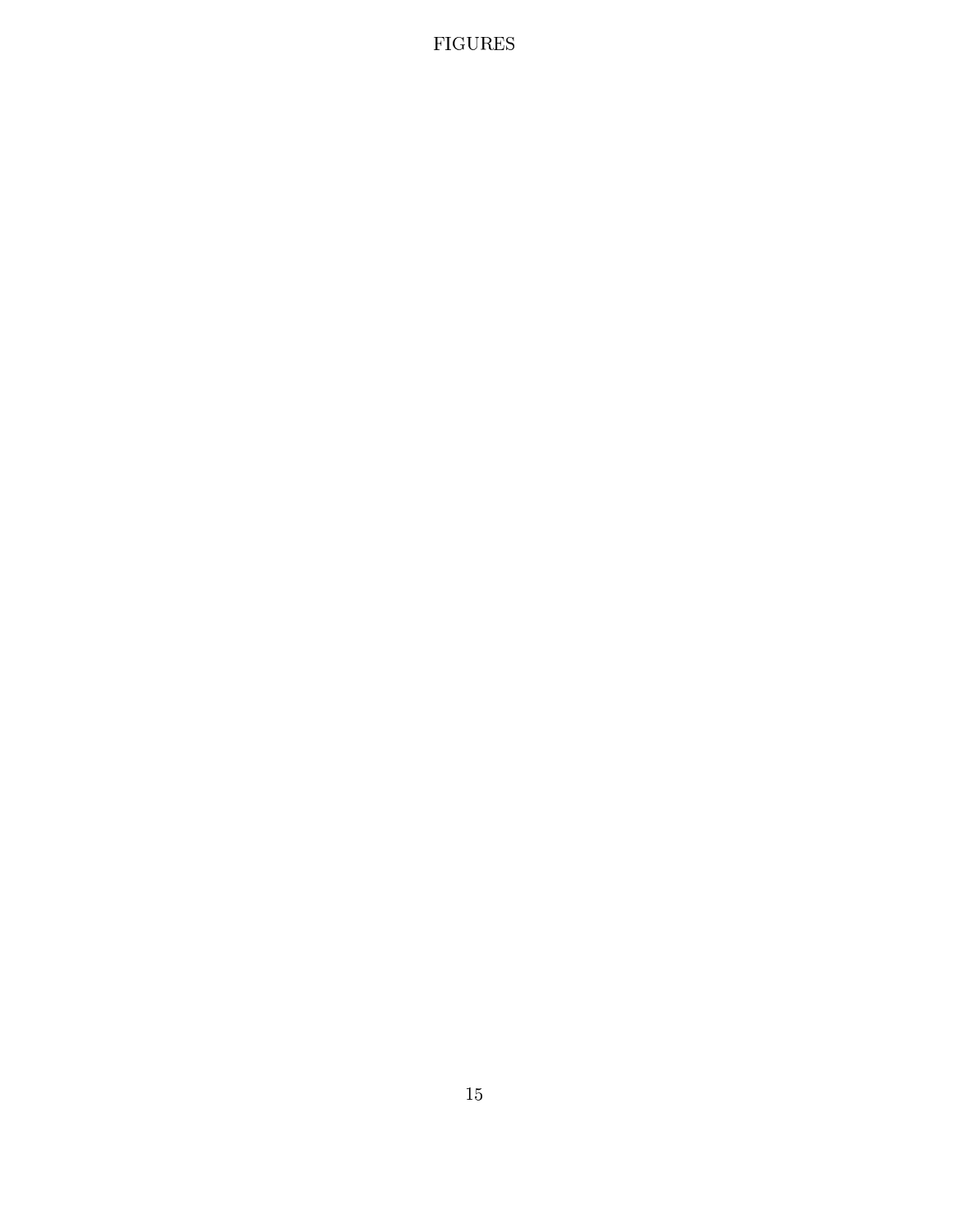





 $0.8\sqrt{2\pi}C$ 

 $FIG. 1.$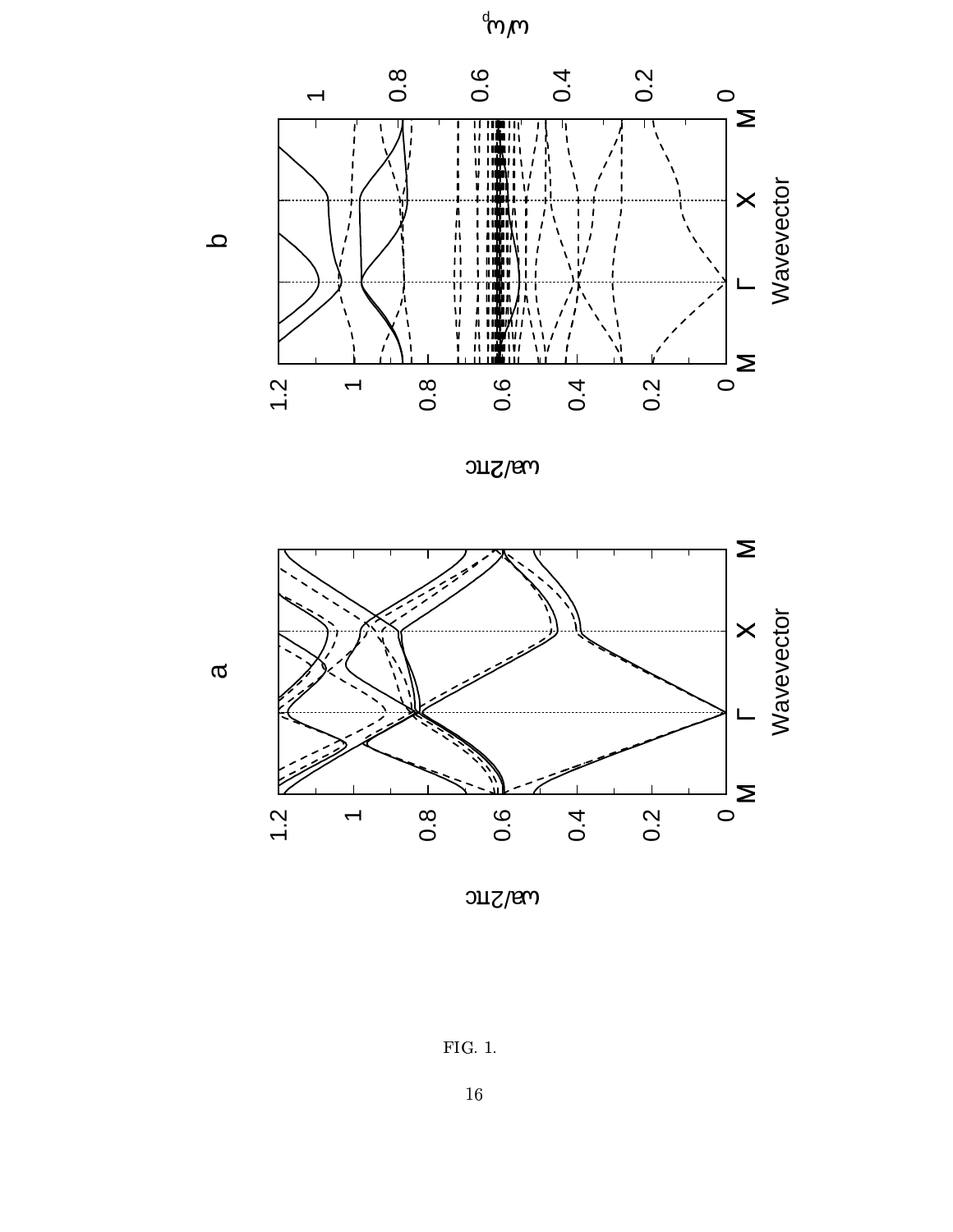$\left[ \%\right]$   $^{\omega}$   $\omega/\omega_{\nabla}$ 



 $FIG. 2.$